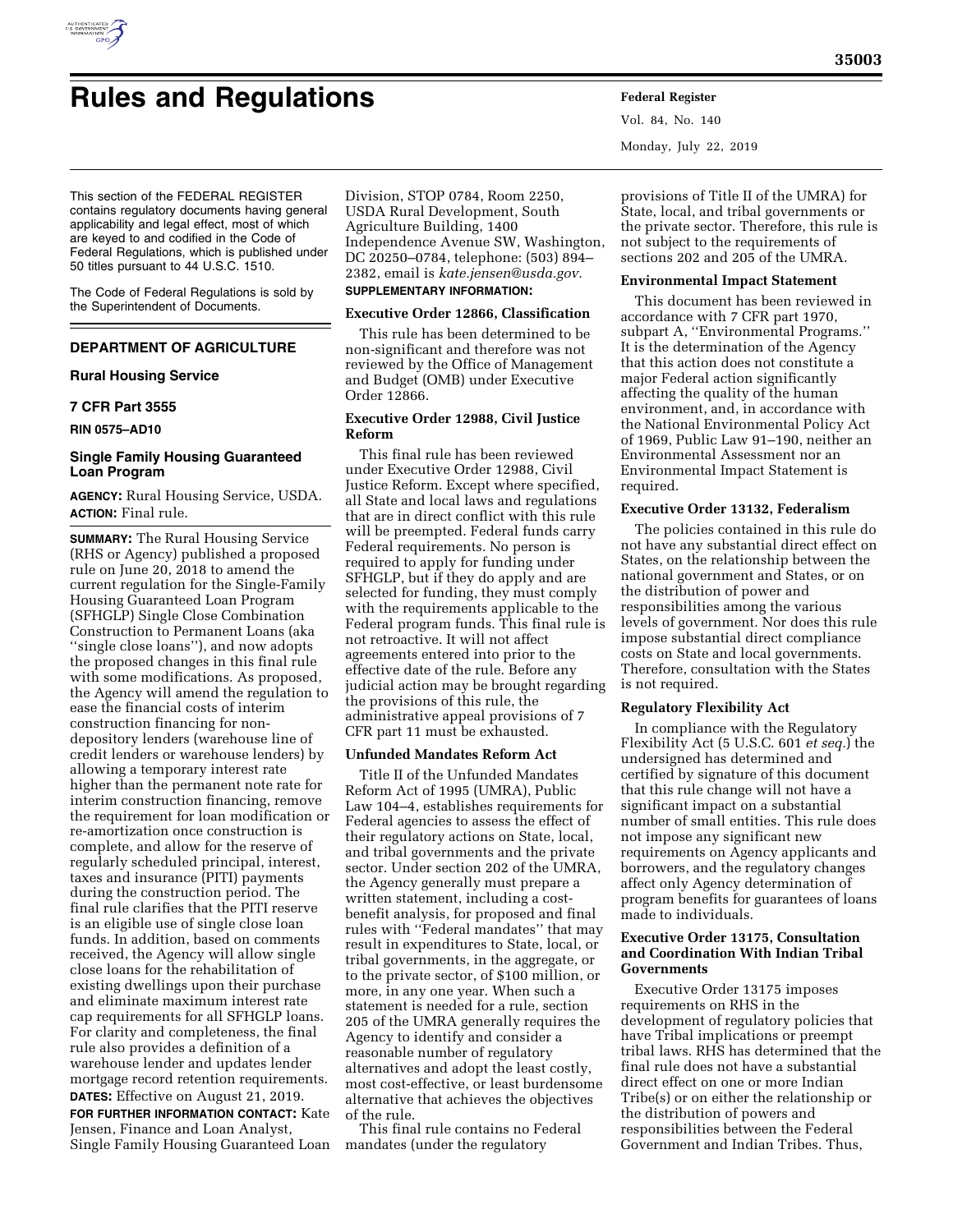this final rule is not subject to the requirements of Executive Order 13175. If a Tribe determines that this rule has implications of which RHS is not aware and would like to engage with RHS on this rule, please contact USDA's Native American Coordinator at (720) 544– 2911 or *[AIAN@usda.gov.](mailto:AIAN@usda.gov)* 

## **Executive Order 12372, Intergovernmental Review of Federal Programs**

These loans are subject to the provisions of Executive Order 12372, which require intergovernmental consultation with State and local officials. RHS conducts intergovernmental consultations for each SFHGLP loan in accordance with 2 CFR part 415, subpart C.

## **Programs Affected**

The program affected by this regulation is listed in the Catalog of Federal Domestic Assistance under Number 10.410, Very Low to Moderate Income Housing Loans (Section 502 Rural Housing Loans).

## **Paperwork Reduction Act**

The information collection and record keeping requirements contained in this regulation have been approved by OMB in accordance with the Paperwork Reduction Act of 1995 (44 U.S.C. Chapter 35). The assigned OMB control number is 0570–0179.

#### **E-Government Act Compliance**

The Agency is committed to complying with the E-Government Act, to promote the use of the internet and other information technologies to provide increased opportunities for citizen access to Government information and services, and for other purposes.

## **Non-Discrimination Policy**

In accordance with Federal civil rights law and U.S. Department of Agriculture (USDA) civil rights regulations and policies, the USDA, its Agencies, offices, and employees, and institutions participating in or administering USDA programs are prohibited from discriminating based on race, color, national origin, religion, sex, gender identity (including gender expression), sexual orientation, disability, age, marital status, family/ parental status, income derived from a public assistance program, political beliefs, or reprisal or retaliation for prior civil rights activity, in any program or activity conducted or funded by USDA (not all bases apply to all programs). Remedies and complaint filing deadlines vary by program or incident.

Persons with disabilities who require alternative means of communication for program information (*e.g.,* Braille, large print, audiotape, American Sign Language, etc.) should contact the responsible Agency or USDA's TARGET Center at (202) 720–2600 (voice and TTY) or contact USDA through the Federal Relay Service at (800) 877–8339. Additionally, program information may be made available in languages other than English.

To file a program discrimination complaint, complete the USDA Program Discrimination Complaint Form, AD– 3027, found online at *[http://](http://www.ascr.usda.gov/complaint_filing_cust.html) [www.ascr.usda.gov/complaint](http://www.ascr.usda.gov/complaint_filing_cust.html)*\_*filing*\_ *[cust.html](http://www.ascr.usda.gov/complaint_filing_cust.html)* and at any USDA office or write a letter addressed to USDA and provide in the letter all of the information requested in the form. To request a copy of the complaint form, call (866) 632–9992. Submit your completed form or letter to USDA by:

(1) *Mail:* U.S. Department of Agriculture, Office of the Assistant Secretary for Civil Rights, 1400 Independence Avenue SW, Washington, DC 20250–9410;

(2) *Fax:* (202) 690–7442; or (3) *Email: [program.intake@usda.gov.](mailto:program.intake@usda.gov)*  USDA is an equal opportunity provider, employer, and lender.

## **Background Information**

The Agency is amending its regulations to provide increased flexibility in loan terms to facilitate and encourage single close loans, which will stimulate new construction, rehabilitation, and homeownership in rural areas. Currently, warehouse lenders have considerable difficulty making affordable guaranteed single close loans because of the inability to cover construction costs and make payments to secondary market investors during the construction period. The proposed rule (83 FR 28547) sought to address these challenges through the following:

• Allow warehouse lenders the flexibility to charge a temporary and higher interest rate to cover their line of credit costs during construction as an eligible loan purpose. The temporary higher interest rate for the single close loan program would be limited to the construction period and must revert to the underlying promissory note rate or lower for the balance of the loan.

• Permit all lenders to create a reserve account for a up to 12 months of a borrower's regularly scheduled PITI payments from the original loan closing to make the loan payments during the construction period. This would make the process more affordable to the borrower who will not have to make

both their existing housing payment and the construction loan payment at the same time during construction. While this change is available to all lenders, it will be predominantly utilized by those lenders who immediately securitize a loan after loan closing. The PITI reserve is intended solely for the use of making the borrower's fully amortized PITI payment during the construction period. The PITI reserve cannot be combined with any other reserve account and should any funds remain in the PITI reserve after construction is complete the lender is required to apply the excess funds as a principal payment.

• Remove the requirement for a loan modification or re-amortization at the end of the construction period, allowing loans to remain in mortgage backed securities without interruption.

In addition to adopting the proposed changes above, the final rule also makes several other changes based on comments received in response to the proposed rule. First, single close loan purposes will include rehabilitation when the property being purchased requires rehabilitation to meet program standards. Second, the final rule adds the definition of a warehouse lender. Third, the final rule updates lender mortgage record retention requirements to include single close construction documentation. Lastly, the final rule will update the regulation to eliminate the maximum interest rate cap for all SFHGLP loans to allow lenders the increased ability to extend credit to eligible applicants. This change is based on comments received in response to the proposed rule as well as the Request for Information (RFI) on August 17, 2018 (83 FR 41056) reduction or elimination of the interest rate cap.

These actions are taken to provide low- and moderate-income households in rural areas greater opportunities to acquire affordable newly constructed homes or rehabilitate an existing home, provide greater cost efficiency during construction, and increase viability in the secondary mortgage markets. These changes will expand affordable housing opportunities for rural borrowers and local builders as well as the economic viability of rural communities. Each change and Agency response to any comments to the proposed rule is discussed below. Topics are addressed below in order of appearance in the regulation, not based in order of predominance.

# **§ 3555.104 Loan Terms**

Nine respondents fully supported the Agency's proposal to add provisions allowing an increased interest rate for interim construction financing during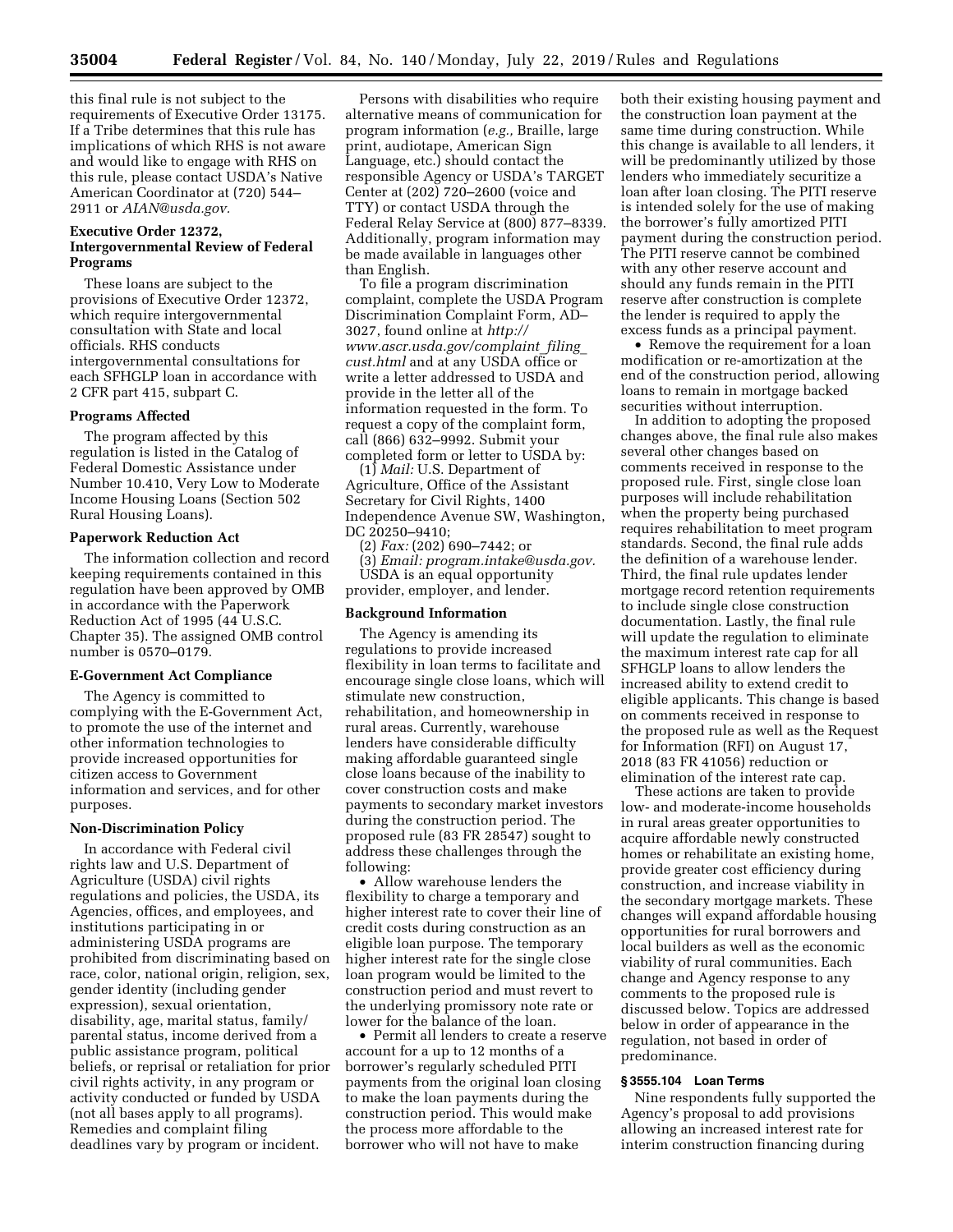the construction period. This provision will increase participation in the single close loan program by lenders who utilize a warehouse line of credit during construction.

One respondent replied unfavorably to the Agency's proposal to allow a higher rate of interest during the construction period, expressing concern that the current interest rate cap should stay in place to ensure customers falling within the lower income brackets have a chance at becoming homeowners. The Agency appreciates the comment; however, if warehouse lenders cannot recover their construction costs, they will not make such loans at all, since the current regulations are too restrictive. The changes do not take away existing loan opportunities from customers—rather, the changes allow single close loans to become available to more borrowers. In addition, lenders must still underwrite loans in accordance with existing regulations and guidance on applicant income, debt ratios, repayment ability, and other aspects that contribute to affordable loans and successful homeownership. Loans are also subject to the disclosure requirements of the Real Estate Settlement Procedures Act (RESPA) and the Truth in Lending Act (TILA).

Allowing the higher interest rate during the construction period will expand opportunities for warehouse lenders to participate in the SFHGLP increasing competition in the marketplace. Encouraging new construction increases affordable housing opportunities in rural communities removing barriers to homeownership for low- to moderateincome applicants. The higher interest rate would be for a limited time and amortized on the loan advances, not the entire loan amount, and the interest costs can be included as an eligible loan purpose.

Therefore, the Agency is finalizing the proposal to allow a higher interest rate for warehouse lender interim construction financing accrued during the construction period up to twelve months. The interest rate must revert to a rate that is no higher than the promissory note rate once the construction period has ended. The Agency clarifies in the final rule that the higher interest rate for interim construction financing is only available for loans made by warehouse lenders. In addition, the Agency retains the authority to establish a maximum interest rate in the handbook as necessary to further program goals and protect the best interest of the government.

Two respondents recommended the Agency to raise or remove the maximum interest rate cap program wide for all SFHGLP loans, not just for the single close loans. Both respondents commented that raising or removing the current interest rate cap provides lenders the flexibility to offer reasonable rates to their clients or participate in a concurrent affordable housing product offered by a Housing Finance Agency (HFA). In response to the RFI which sought opinion regarding the reduction or elimination of the interest rate cap for all SFHGLP loans, most comments were in favor of eliminating the interest rate cap, citing the inability of the HFAs to adequately price the SFHGLP product. The Agency agrees with the comments and will revise section 3555.10 and 3555.104(a)(3) to eliminate the maximum interest rate cap, and instead require approved lenders and borrowers to negotiate the best interest rate in compliance with all applicable laws. The change is also consistent with policies of other federal mortgage credit programs, such as the Department of Veterans Affairs and Department of Housing and Urban Development. All loans must still meet program underwriting requirements and are subject to RESPA and TILA.

## **§ 3555.105 Combination Construction and Permanent Loans**

Nine respondents fully supported the Agency's proposal to allow a reserve of up to 12 months of the borrower's regularly scheduled PITI payments during the construction period.

The proposed rule used ''reserve'' and ''escrow'' interchangeably when discussing this PITI account. Based on feedback regarding industry standards, the final rule refers to the PITI account as a ''reserve'', not an ''escrow''. The PITI reserve is separate from the construction escrow and the two accounts must not be combined.

One respondent supported the regulation changes for the single close option but requested clarification on fair market appraisal value and the appraiser's ability to use the cost approach to determine fair market value. The respondent expressed concern that the inclusion of a reserve account for twelve months PITI payments as an eligible loan cost could potentially increase the loan amount over the fair market appraised value, forcing the borrower to incur out of pocket expenses. The Agency agrees that in some circumstances the home may not appraise for the full value of the dwelling and construction. In such cases, a conditional commitment will not be issued, the loan will not be

closed, construction will not be initiated, and the borrower will not incur out of pocket expenses; however, when the appraiser has been fully informed of all the hard and soft costs for the new construction, including any reserves, the homes are more likely to appraise for the complete cost or value of the new construction. No change is made to the provision.

One respondent requested the Agency to allow the use of the cost approach to determine the fair market value of single close construction properties. The respondent believes the appraiser should determine if the cost approach or sales comparison approach will best determine property value. Currently, the Agency considers the sales comparison approach (also referred to as the market value approach) as the principal method for appraisers to determine their opinion of value. However, the Uniform Standards of Professional Appraisal Practices (USPAP) also provide for appraisers to use the cost approach to value. The Agency agrees the cost approach is a useful tool for appraisers to use. While the current regulation can encompass both cost approach and sales comparison approach, the Agency will update § 3555.105(d)(2) to reiterate that appraisals must be conducted in accordance with USPAP and clarify in the handbook that either the cost or market value approach is acceptable. No other change is made in this provision.

One respondent requested the Agency to provide clear guidance addressing the collection and financing of the PITI reserve account along with any refund policy for the PITI reserve account should the property sell within twelve months. Typically, a property will not be sold within the construction period without extenuating circumstances. Under § 3555.105(g), in the event of unplanned changes during construction, a lender remains responsible for completion of improvements satisfactory to Rural Development, and that the loan will be serviced in accordance with applicable regulations. As explained in Chapter 12 of Handbook 3555, all available funds in the construction escrow account would be used to complete the project and remaining funds would be applied as a principal reduction. This final rule clarifies such policy in § 3555.105(g) and extends the policy to any remaining PITI reserve funds. Therefore, under the final rule, in the event of unplanned changes preventing completion of construction, the lender must complete improvements to the satisfaction of Rural Development and apply any remaining PITI reserve and construction escrow funds (after satisfactory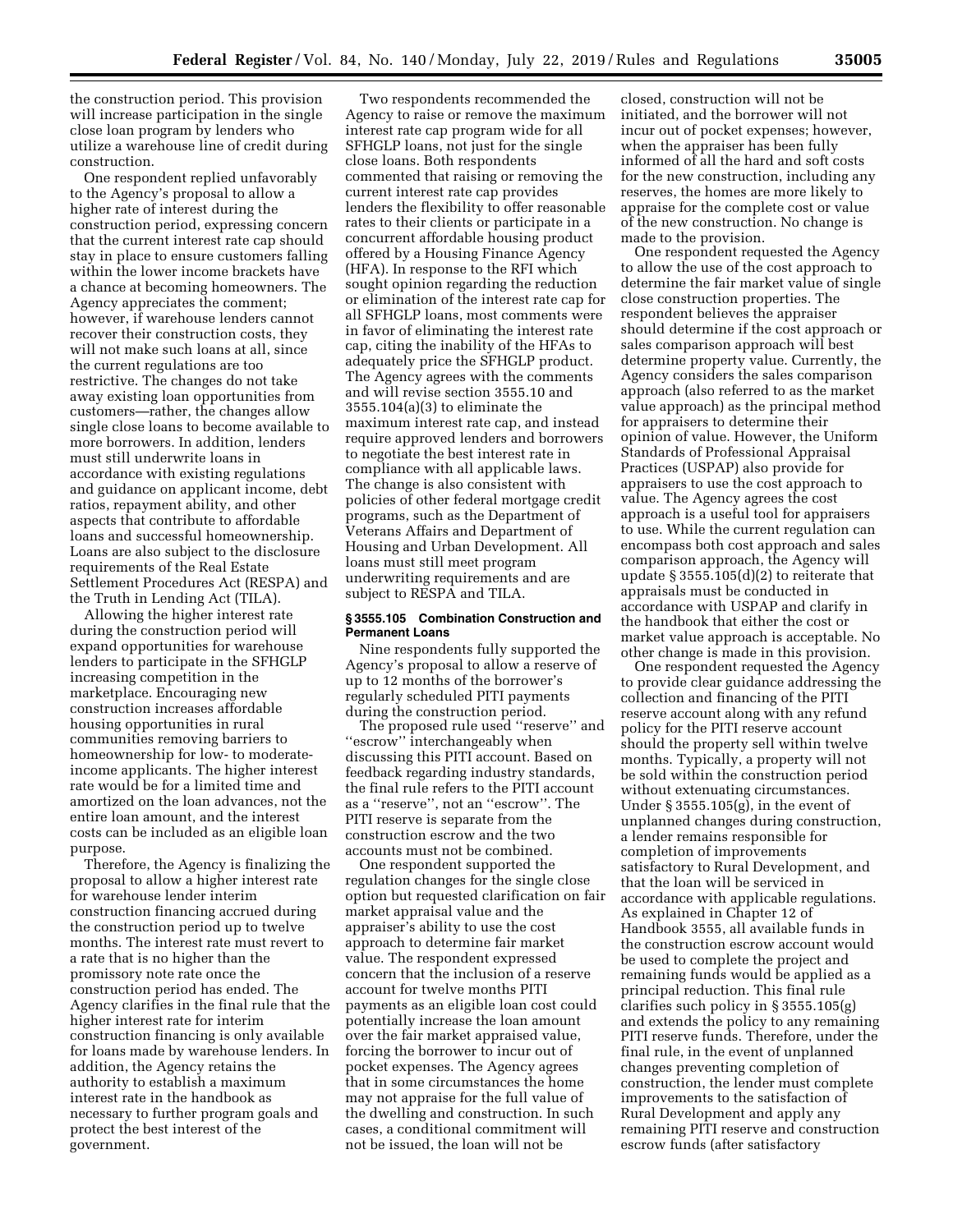improvements are complete) as a principal reduction. The lender would proceed with loan servicing options as appropriate. The Agency is also amending § 3555.105(e) to require mortgage file documentation evidencing the lender's use of any remaining PITI reserve or construction escrow funds for principal reduction.

One respondent requested the Agency to provide additional guidance for the distribution of loan funds during construction and clarification on whether the lender or servicer will be responsible for the distribution of those funds. It is the responsibility of the lender to pay out monies from escrow to the builder during construction upon written approval from the borrower and to document that the appropriate work was completed in accordance with § 3555.105(a)(5). No change is made in this provision.

One respondent supported the changes to the single close loan program but requested the Agency to remove the requirement to conduct individual credit checks on contractors. Section 3555.105(b) does not require individual credit checks on contractors; however, the Agency will clarify the administrative guidance (Handbook 3555 Chapter 12) providing options to determine and document a builder's credit history. No change is made in this provision.

Three respondents fully supported the Agency's proposed amendments to the single close loan program and requested the Agency to extend the program to include rehabilitation loans. The Agency agrees with the comments submitted and will amend the language in § 3555.105(c) and § 3555.105(e) to include rehabilitation with the purchase of an existing dwelling as an allowable single close loan purpose.

After careful review and consideration of the comments submitted, the Agency decided the addition of rehabilitation in the single close loan program will increase inventory options and expand construction opportunities for rural applicants and lenders. The revisions allow the lender to finance the rehabilitation and purchase of an existing dwelling, to recapture interest accrued on a business line of credit during construction, and to reserve the entire regularly scheduled fully amortized PITI payment for the construction period. Allowable rehabilitation costs are those required to bring the dwelling into compliance with program standards. The need for these types of repairs are typically mentioned in the appraisal or inspection report. Single close loans may not be used to

finance standalone rehabilitation without purchase of the dwelling that will be rehabilitated.

Current regulation prohibits the use of single close loans for condominiums. While SFHGLP loans are rarely used for condominiums in general, the Agency will clarify in this final rule that ''condominiums'' ineligible for single close loans include detached and site condominiums. The clarification is made in response to evolving types of condominiums, all of which are still excluded from single close loan purposes.

The Agency is updating the mortgage file documentation requirements in § 3555.105(e) to reflect the addition of rehabilitation as an allowable single close loan purpose.

Overall, the regulatory revisions will reduce the burden of construction financing on small and medium sized lenders, streamline and expand the program, and provide lenders the ability to quickly transfer closed loans to program investors.

# **List of Subjects in 7 CFR Part 3555**

Home improvement, Loan Programs— Housing and community development, Eligible loan purpose, Construction, Loan terms, Mortgages, Rural areas.

Therefore, chapter XXXV, title 7 of the Code of Federal Regulations is amended as follows:

## **PART 3555—GUARANTEED RURAL HOUSING PROGRAM**

■ 1. The authority citation for Part 3555 continues to read as follows:

**Authority:** 5 U.S.C. 301; 42 U.S.C. 1471 *et seq.* 

## **Subpart C—Loan Requirements**

 $\blacksquare$  2. Amend § 3555.10 by removing the definition of ''maximum allowable interest rate'' and adding the definition of ''warehouse lender'' in alphabetical order to read as follows:

## **§ 3555.10 Definitions and abbreviations.**  \* \* \* \* \*

*Warehouse lender.* A non-depository lender who utilizes short-term revolving lines of credit to finance loan origination and or construction financing.

 $\blacksquare$  3. Amend § 3555.104 by revising paragraphs (a)(2) through (4) to read as follows:

# **§ 3555.104 Loan terms.**

 $(a) * * * *$ 

(2) Shall be negotiated between the lender and the borrower to allow the borrower to obtain the best available

rate in compliance with all applicable laws.

(3) If the interest rate increases between the time of the issuance of the conditional commitment and the loan closing, the lender will submit appropriate documentation and underwriting analysis to confirm that the applicant is still eligible.

(4) The warehouse lender may charge an interest rate for interim construction financing that exceeds the underlying promissory note rate. After construction ends, the interest rate must revert to a rate that is no higher than the underlying promissory note rate. The Agency reserves the right to establish a maximum amount for the interim construction financing interest rate in the handbook, as necessary to further program goals and protect the best interests of the government.

- \* \* \* \* \* ■ 4. Amend § 3555.105 by:
- a. Revising paragraph (c)(1);
- b. Adding paragraph (c)(2)(iv);
- $\blacksquare$  c. Revising paragraph  $(d)(2)$ ;
- $\blacksquare$  d. Adding paragraph  $(d)(7)$ ;
- $\blacksquare$  e. Revising paragraph (e)(1)
- f. Removing ''and'' from the end of (e)(6);
- **g**. Revising paragraph  $(e)(7)$ ;
- h. Adding paragraph (e)(8); and
- i. Revising paragraph (g).

The revisions and additions read as follows:

# **§ 3555.105 Combination construction and permanent loans.**

- $\star$   $\star$
- $(c) * * * *$

(1) The loan is to finance the purchase of real estate and construction of a single family dwelling or the purchase and required rehabilitation of an existing single family dwelling. Condominiums, including detached condominiums and site condominiums, are ineligible for combination

construction and permanent loans.  $(2) * * * *$ 

(iv) The costs of an interim construction financing interest rate and PITI reserve under § 3555.104(e) and § 3555.105(d)(7), respectively.

(d) \* \* \*

(2) The fair market value as determined by a licensed or certified appraiser in accordance with regulation 3555.107(d) will be used to establish the maximum loan amount.

\* \* \* \* \* (7) Lenders may fund a reserve account for up to 12 months of regularly scheduled (amortized) principal and interest payments along with taxes and insurance (PITI). In such cases, a loan modification is not required after